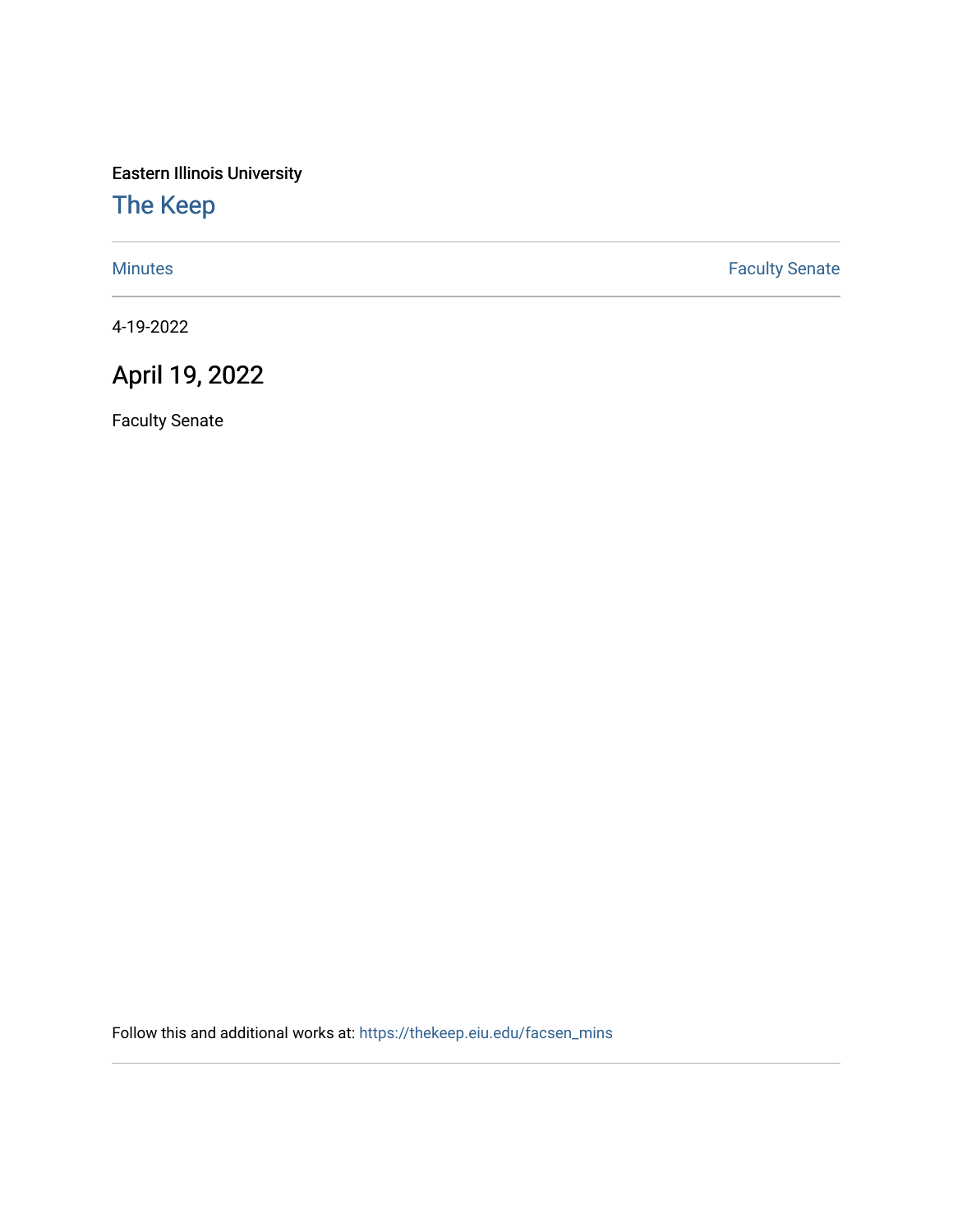Faculty Senate 2021-2022 April 19, 2022 Agenda and Minutes

Present: Senators Abebe, Bruns (had to leave at 3:00), Davis, Decker, Kozlowski, Mulvey, Okrasinski, Parrish, Porter (arrived at 2:55), Scher (arrived at 2:05), Stowell, White

Guests: Provost Gatrell (had to leave at 2:50)

- I. Approval of minutes from 04/05
	- a. Davis motion, Stowell second; passed unanimously
- II. Committee reports
	- a. Exec (Bruns/Stowell/Mulvey)
		- i. VPBA search is currently in progress and Senator Bruns is serving on behalf of Faculty Senate. He encouraged faculty to be involved in the process as it is a very important position.
	- b. Elections & Nominations (Stowell)
		- i. A list of volunteers for appointed committees was distributed for review. There is still one vacancy and Faculty Senate will reach out to colleagues to try to fill the spot. Senator Stowell discussed recommended practices for how individuals are appointed to open positions.
			- 1. Motion Stowell, Second Mulvey to approve list of appointed individuals. Roll call vote passed unanimously for all Senators present.
	- c. Student & Staff Relations (Davis/Bruns)
		- i. Student senator Huss was not present; no report.
		- ii. No report for staff relations.
	- d. Faculty Forum (Mulvey)
		- i. The fall forum was held 2 weeks ago and was attended by about 20 faculty members between in person and online attendees. Senator Abebe was thanked for his participation on the panel.
	- e. Awards (Bruns)
		- i. No report
- III. Provost's Report
	- a. DEI candidates will be on campus next week, 25<sup>th</sup> and 29<sup>th</sup>, and names of candidates will be released soon.
	- b. VPBA interviews continue with the search committee today. Provost Gatrell stated he hoped to have campus participate in the next round of interviews before May 15<sup>th</sup>.
	- c. Science Building is now in value engineering stage after approval of basic plans.
	- d. HLC committees are now in place. The first meeting will be August  $30<sup>th</sup>$ , 2022.
	- e. Friday, April 21<sup>st</sup>, around 2:45 p.m. the Board of Trustees will be touring the School of Nursing and Simulation Lab Tour. Faculty Senate is invited to attend as an opportunity to meet the Board of Trustees.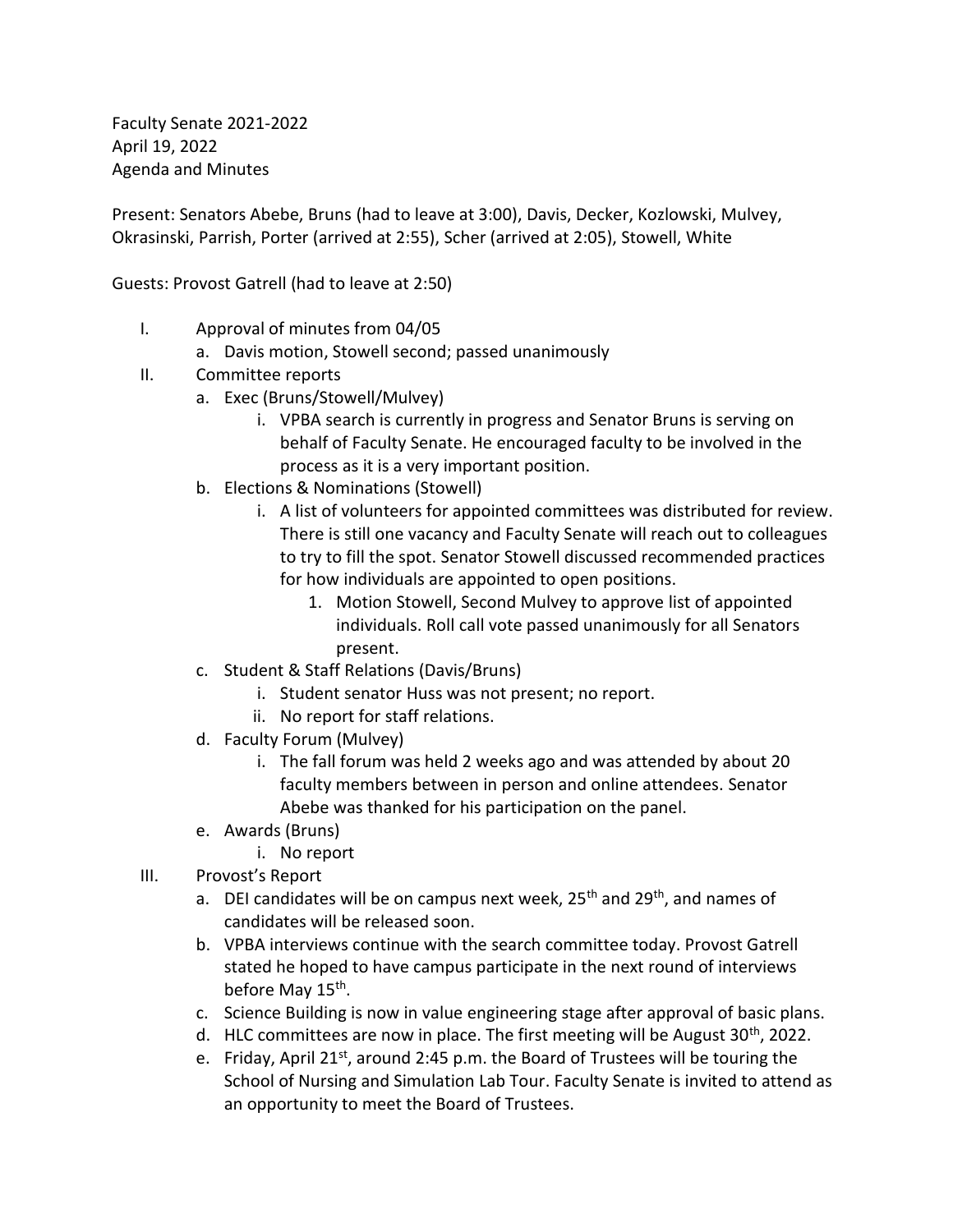- IV. Discussion: Resolution to formally establish the EIU Think Tank (Bruns)
	- a. Bruns motion, Decker second; discussion opened
	- b. Senator Stowell supported the resolution but brought up the concern that the Faculty Senate chair already has a large duty list and wondered if it would be better to have the committee choose a chair once established each year. Senator Bruns clarified that Faculty Senate Chair role would be as a convener for the first meeting but otherwise run by the committee itself.
	- c. Discussion was held regarding how individuals appointed from Faculty Senate will be rotated on/off the committee; FS would put out call for individuals during spring appointed elections and any faculty members could apply. Staff and Student Senate will appoint their own members as they see fit.
	- d. We (FS) have established the by-laws for the Think Tank since it is FS initiative, changes to by-laws can be made by the committee with FS approval.
	- e. Discussion about why there is a balance of faculty and administration and how this allows for relevant and efficient planning of committee goals.
	- f. Roll call vote was held with all present senators voting yes, with Senator Parrish abstaining; resolution passed.
- V. Discussion: Resolution in support of the renaming of Douglas Hall (Bruns/Scher)
	- a. Abebe motion, Scher second; discussion opened.
	- b. Discussion whether FS should support some names over others. Senator Scher shared some information from the naming committee meetings. Provost Gatrell shared that the new name will likely be shared campus-wide this week.
	- c. Motion for an amended resolution by Stowell, second Bruns to remove the first paragraph that starts with Resolved… and to update the last paragraph to read RESOLVED, the EIU Faculty Senate urges the Board of Trustees…
	- d. Senator Abebe noted that he wanted to commend the current Faculty Senate for their work on behalf of this movement that started many years ago.
	- e. Thanks were given to Senator Stowell for sharing minutes from several years ago that started this idea and resolution.
	- f. Roll call vote was held with all present senators voting yes with the amended resolution.
- VI. Discussion: Resolution on academic dishonesty and student standards (Parrish)
	- a. Parrish motion, Stowell second; discussion opened.
	- b. Provost Gatrell is not aware that any resolution regarding this (online plagiarism) exists.
	- c. Provost Gatrell stated that the challenge is how to police these companies when it is the platform that is the problem and as understood, the statute protects online platforms from consequence.
	- d. Senator Stowell discussed how the Plagiarism Act addresses "academic papers" and not test questions, for example, and how many faculty are submitting their own work to these websites.
	- e. Provost Gatrell pointed out that it may be best to have EIU's legal counsel to come and talk about legal ramifications and abilities to address plagiarism and faculty rights.